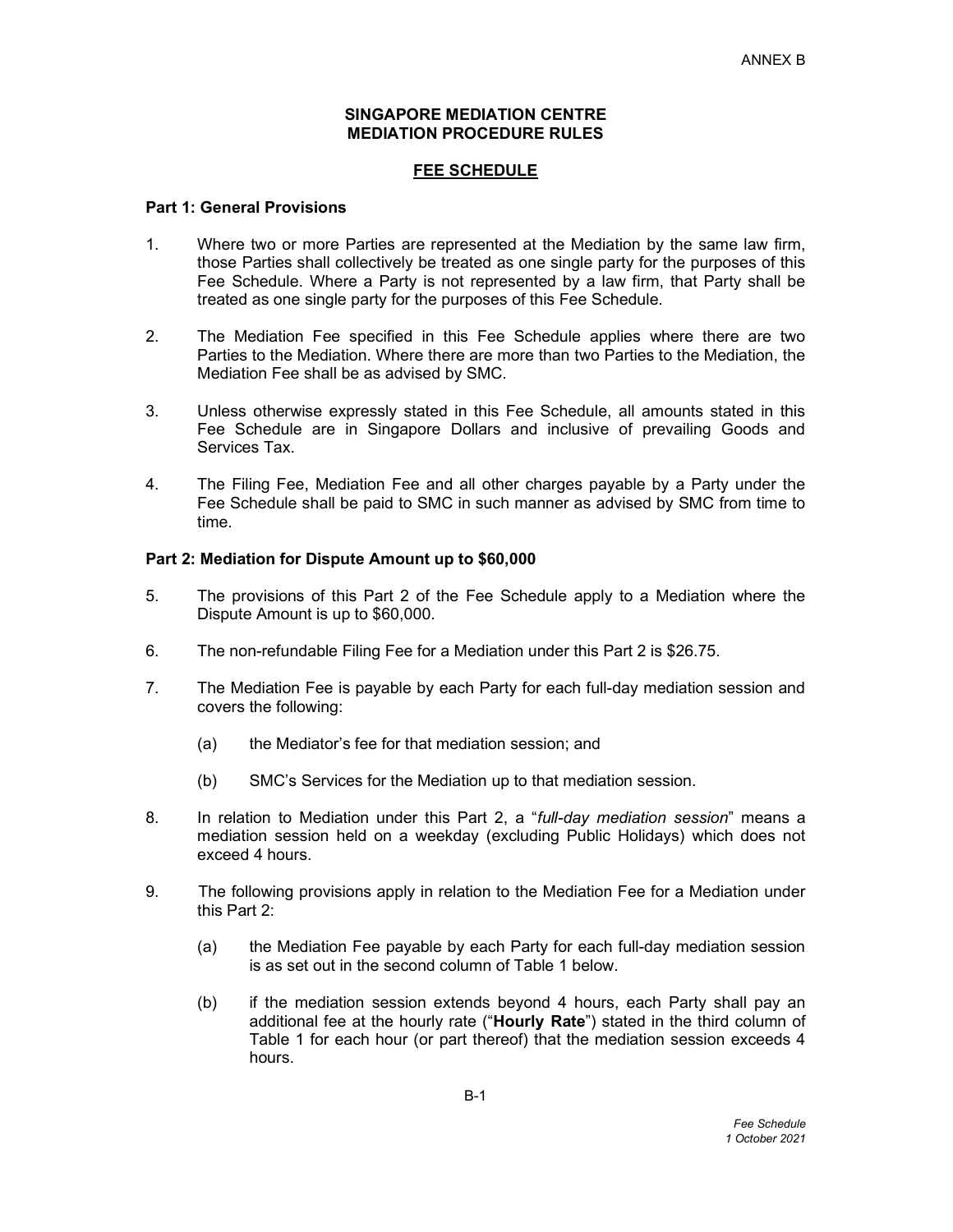(c) if the mediation session is shorter than 4 hours, the Mediation Fee remains unchanged and there shall be no refund of any part thereof.

#### Table 1

| Dispute Amount (\$)       | <b>Mediation Fee (\$)</b> | Hourly Rate (\$) |
|---------------------------|---------------------------|------------------|
| Up to 20,000              | 214.00                    | 53.50            |
| Above 20,000 up to 40,000 | 299.60                    | 74.90            |
| Above 40,000 up to 60,000 | 385.20                    | 96.30            |

- (d) If the mediation session is held on a Saturday (excluding Public Holidays) ("Saturday Session"), the following provisions shall apply in respect of that session:
	- (i) sub-paragraphs (a) to (c) above shall apply as if the references to "fullday mediation session" and "mediation session" are to the Saturday Session;
	- (ii) in addition to the Mediation Fee, each Party shall pay a surcharge of 20% on the Mediation Fee;
	- (iii) where an additional fee at the Hourly Rate is payable, each Party shall pay a surcharge at 20% of the Hourly Rate.
- (e) Subject to sub-paragraphs (b), (c) and (d) above, the Mediation Fee payable by each Party for the first mediation session in the Mediation shall be the Mediation Fee payable for a full-day mediation session, notwithstanding that the Parties may request a shorter duration for the first mediation session.

### Part 3: Mediation for Dispute Amount more than \$60,000

- 10. The provisions of this Part 3 of the Fee Schedule apply to a Mediation where the Dispute Amount is more than \$60,000.
- 11. The non-refundable Filing Fee for a Mediation under this Part 3 is \$267.50.
- 12. In relation to a Mediation under this Part 3, a "full-day mediation session" means a mediation session held on a weekday (excluding Public Holidays) from 9.30am to 6.00pm.
- 13. The Mediation Fee is payable by each Party for each full-day mediation session and covers the following:
	- (a) the Mediator(s) fee for that mediation session;
	- (b) the use of SMC's premises for that mediation session;
	- (c) lunch and refreshments for the Mediator and up to three (3) individuals per Party during that mediation session; and
	- (d) SMC's Services for the Mediation up to that mediation session.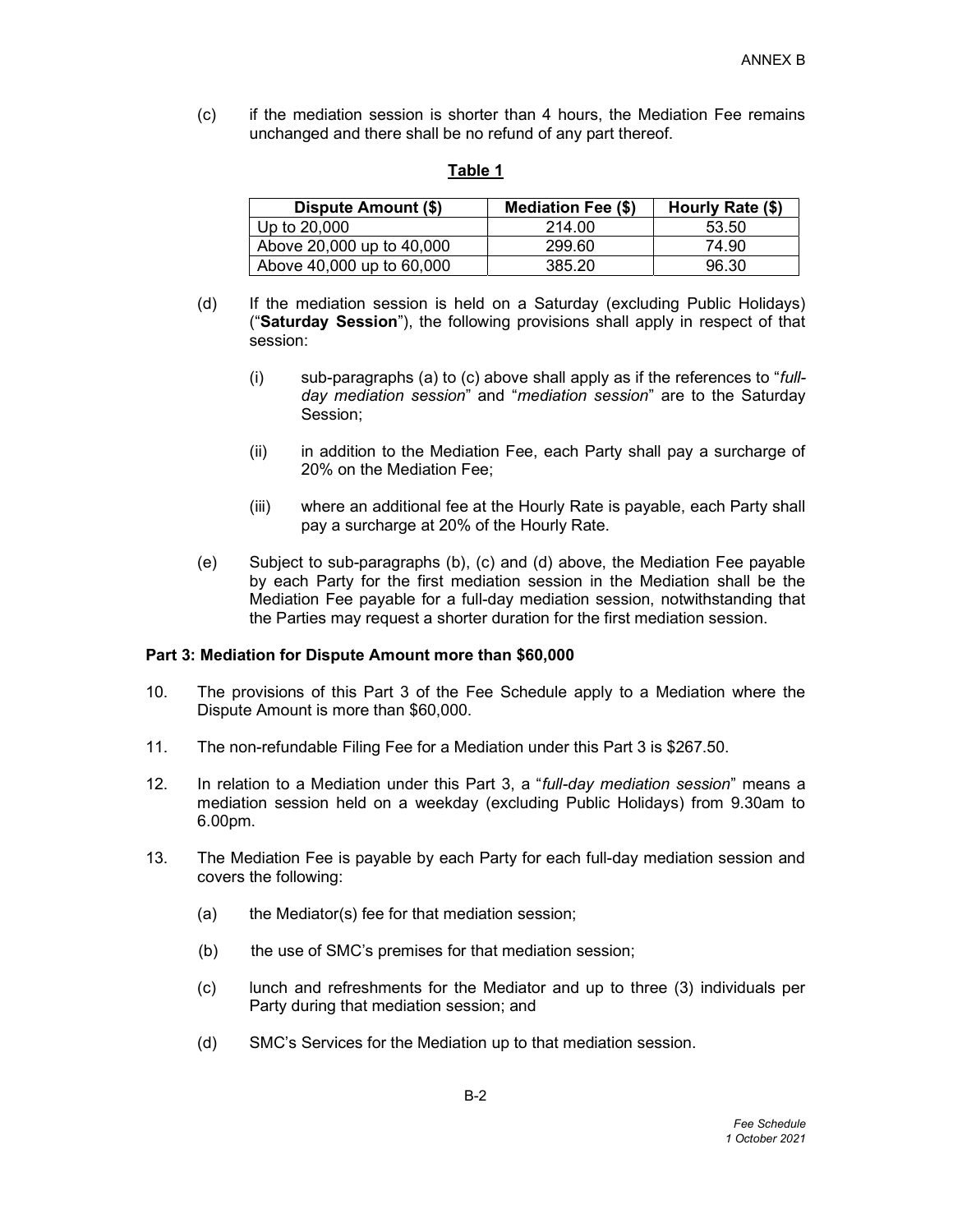Where non-SMC premises are used as a venue for the mediation session, SMC shall advise the Parties of the additional charges.

- 14. The following provisions apply in relation to the Mediation Fee for a Mediation under this Part 3:
	- (a) the Mediation Fee payable by each Party for each full-day mediation session is as set out in the second column of Table 2 below.
	- (b) if the mediation session extends beyond 6.00pm, each Party shall pay additional overtime and room charges as levied by SMC ("Additional Charges").
	- (c) if the mediation session begins later than 9.30am and/or ends earlier than 6.00pm, the Mediation Fee remains unchanged and there shall be no refund of any part thereof.

| Dispute Amount (\$)               | <b>Mediation Fee (\$)</b> |
|-----------------------------------|---------------------------|
| Above 60,000 up to 100,000        | 963.00                    |
| Above 100,000 up to 250,000       | 1,284.00                  |
| Above 250,000 up to 500,000       | 2,942.50                  |
| Above 500,000 up to 1,000,000     | 3,477.50                  |
| Above 1,000,000 up to 2,500,000   | 4,547.50                  |
| Above 2,500,000 up to 5,000,000   | 5,617.50                  |
| Above 5,000,000 up to 10,000,000  | 6,901.50                  |
| Above 10,000,000 up to 20,000,000 | 8,292.50                  |
| Above 20,000,000 up to 50,000,000 | 9,897.50                  |
| Above 50,000,000                  | 12,037.50                 |

# Table 2

- (d) If the mediation session is held on a Saturday, Sunday or Public Holiday ("Holiday Session"), the following provisions shall apply in respect of that session:
	- (i) sub-paragraphs (a) to (c) above shall apply as if the references to " $full$ day mediation session" and "mediation session" are to the Holiday Session;
	- (ii) in addition to the Mediation Fee, each Party shall pay a surcharge of 20% on the Mediation Fee;
	- (iii) where Additional Charges are payable, the Parties shall pay a surcharge of 20% on the Additional Charges.
- (e) Subject to sub-paragraphs (b), (c) and (d) above, the Mediation Fee payable by each Party for the first mediation session in the Mediation shall be the Mediation Fee payable for a full-day mediation session, notwithstanding that the Parties may request a shorter duration for the first mediation session.
- 15. The Additional Charges shall be borne by all the Parties in equal proportions and shall be charged as follows: